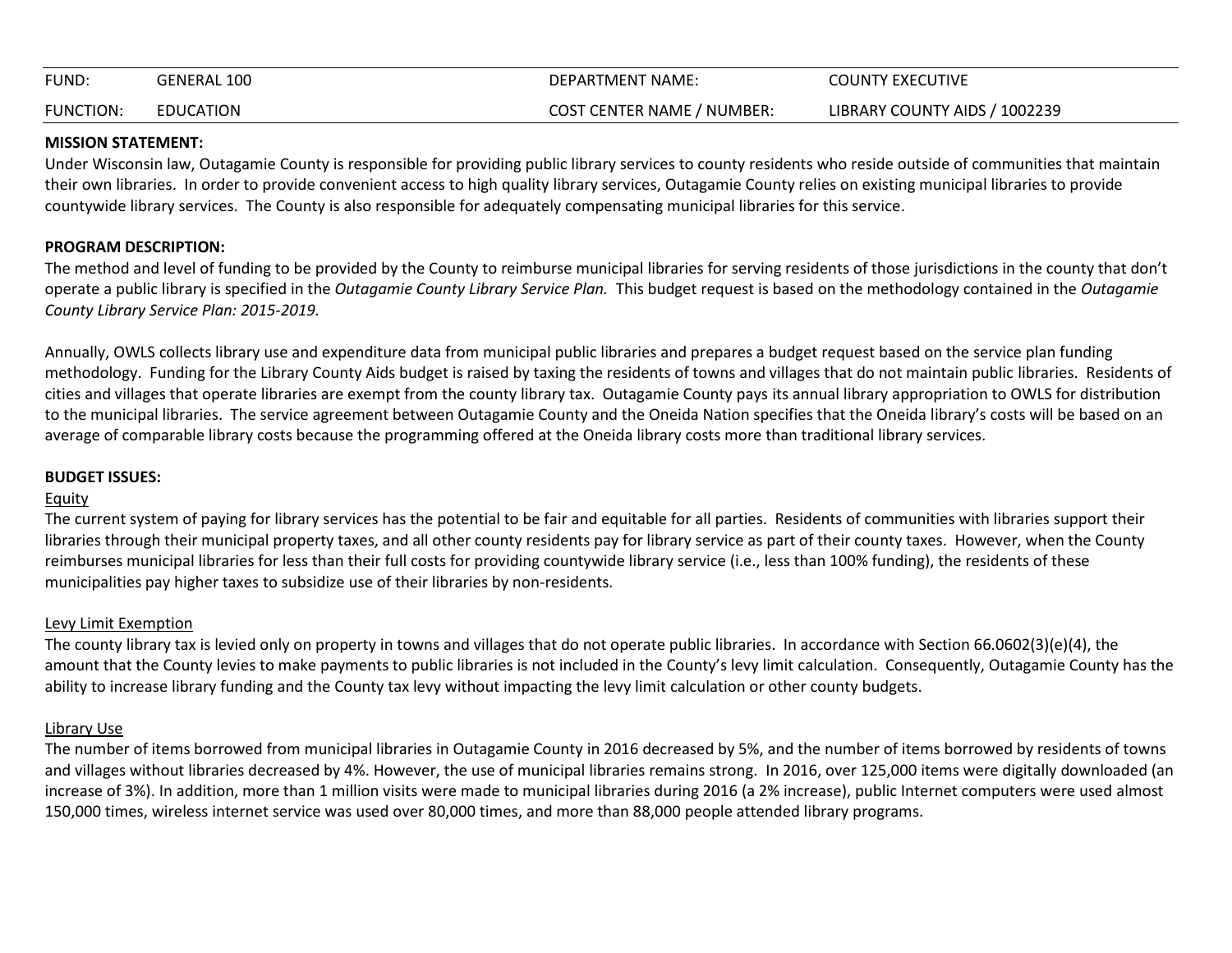| FUND:            | GENERAL 100 | DEPARTMENT NAME:                  | <b>COUNTY EXECUTIVE</b>       |
|------------------|-------------|-----------------------------------|-------------------------------|
| <b>FUNCTION:</b> | EDUCATION   | <b>COST CENTER NAME / NUMBER:</b> | LIBRARY COUNTY AIDS / 1002239 |

## **BUDGET ISSUES CONTINUED:**

## Unit Costs

Although the number of circulations decreased, the cost of maintaining the libraries increased causing the average per circulation (unit) cost to increase.

#### County Share of Library Service Costs

The county has compensated municipal public libraries at 100% of their costs for providing countywide library service in 2014, 2015, and 2016. That goal was first accomplished in 2014, as the funding level increased from 78.4% in 2007 to 100% in 2014.

| l Year:               | 2013  | 2014 | 2015 | 2016 | $201^-$ | 2018 |
|-----------------------|-------|------|------|------|---------|------|
| <b>Funding Level:</b> | 96.1% | 100% | 100% | 100% | 100%    |      |

A goal of the *County Library Service Plan: 2015-2019* is to continue to compensate municipal public libraries for 100% of their costs, based on the county funding formula. This goal has been possible because of the levy exemption, and it is understood that the recommended funding methodology would need to be revisited should library payments no longer be exempt from county levy limits.

In 2016 the number of overall circulations and county circulations decreased while costs of maintaining the libraries increased slightly for a majority of the libraries. Total circulation (and county circulation) can fluctuate from year to year causing decreases (as was seen in 2016) and increases. Consequently, 100% of the county formula will result in a budget increase of 2.29% or \$38,967.

#### Achieving Equitable Support

When municipal libraries are not reimbursed for all the countywide service they provide, residents of municipalities with libraries pay more for library service to subsidize use by rural residents. By reaching the 100% funding level, county residents are reimbursing municipal libraries for their full cost of providing service to them.

#### Library Service is a Bargain for the County

Contracting with municipalities for library service continues to be a bargain for Outagamie County. It is estimated that the owner of a \$100,000 home paying for library service through county taxes would pay less than \$26 in 2017, i.e. about the cost of one new hardcover book. Even at the 100% funding level, residents living outside of communities with libraries continue to pay significantly less for the same service than those living in communities with libraries.

#### Additional Brown County Library Payment

Due to a law change in 2013, Outagamie County is now making payments to the Brown County Consolidated Library system of approximately \$33,000 per year. This is due to residents who live in Outagamie County in municipalities that do not maintain a municipal library who use a Brown County library branch.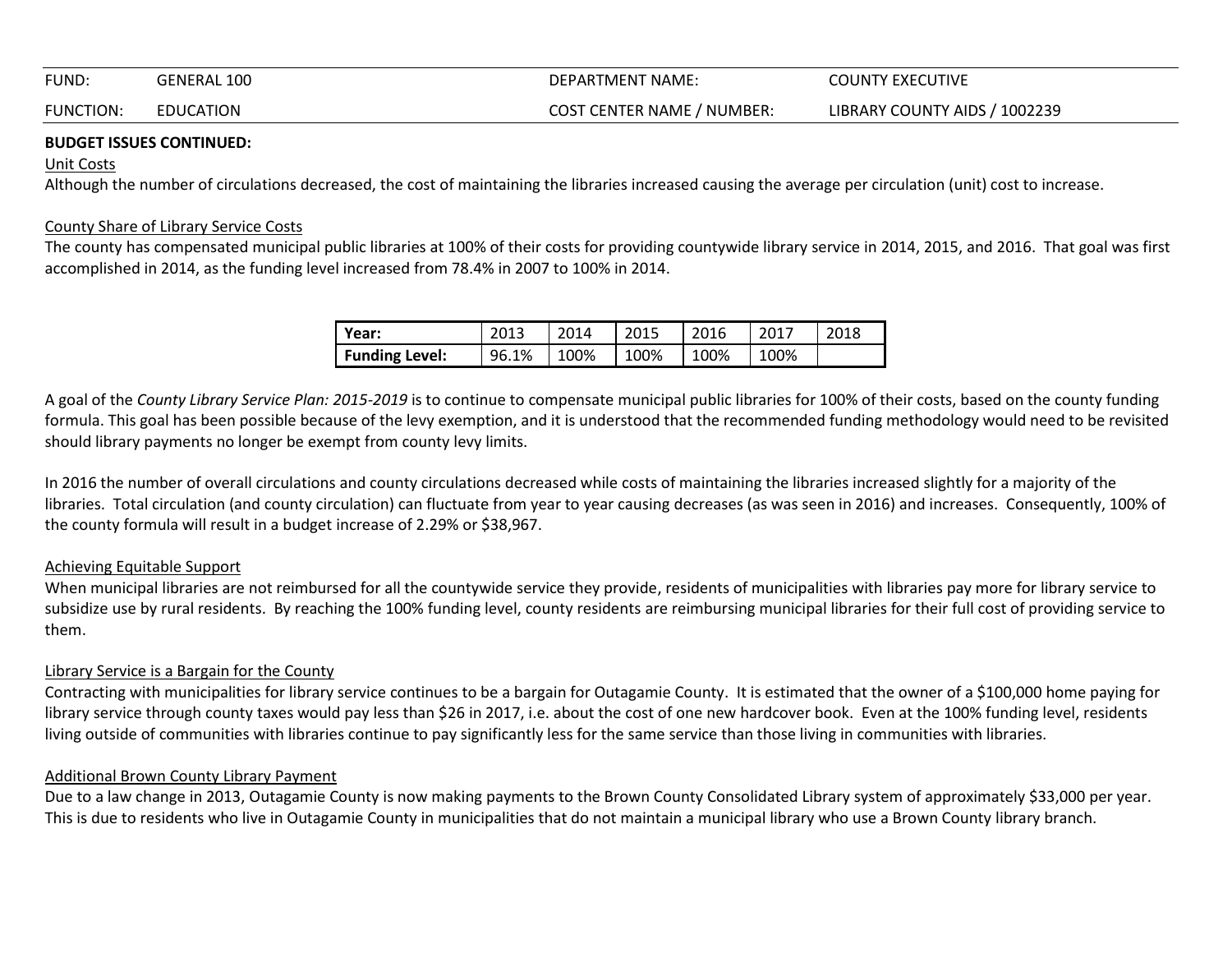FUND: GENERAL 100 GENERAL 100 COUNTY EXECUTIVE

FUNCTION: EDUCATION **EXECUTER SOLUTER SERVICE COST CENTER NAME** / NUMBER: LIBRARY COUNTY AIDS / 1002239

The following are the payments made from the 2016 and 2017 library county aids budget and the proposed allocation for 2018:

|                                       |              |              | <b>LIBRARY</b>   | <b>COUNTY EXECUTIVE</b> | <b>COUNTY BOARD</b> |
|---------------------------------------|--------------|--------------|------------------|-------------------------|---------------------|
|                                       |              |              | <b>REQUESTED</b> | <b>PROPOSED</b>         | <b>ADOPTED</b>      |
| <b>LIBRARY RECEIVING OWLS FUNDING</b> | 2016 PAYMENT | 2017 PAYMENT | 2018 SHARE       | <b>2018 SHARE</b>       | 2018 SHARE          |
| Appleton                              | \$960,289    | \$934,132    | \$948,717        |                         |                     |
| <b>Black Creek</b>                    | \$91,069     | \$96,116     | \$95,304         |                         |                     |
| Clintonville                          | \$14,345     | \$17,243     | \$16,749         |                         |                     |
| Hortonville                           | \$107,804    | \$125,073    | \$129,374        |                         |                     |
| Kaukauna                              | \$134,224    | \$143,346    | \$157,638        |                         |                     |
| Kimberly - Little Chute               | \$165,496    | \$170,253    | \$182,118        |                         |                     |
| New London                            | \$69,605     | \$64,331     | \$64,892         |                         |                     |
| Seymour                               | \$91,305     | \$93,025     | \$89,285         |                         |                     |
| Shiocton                              | \$27,752     | \$28,792     | \$28,013         |                         |                     |
| Oneida                                | \$31,227     | \$29,022     | \$28,210         |                         |                     |
| Total                                 | \$1,693,116  | \$1,701,333  | \$1,740,300      |                         |                     |
| Average Funding Level                 | 100.0%       | 100.0%       | 100.0%           |                         |                     |